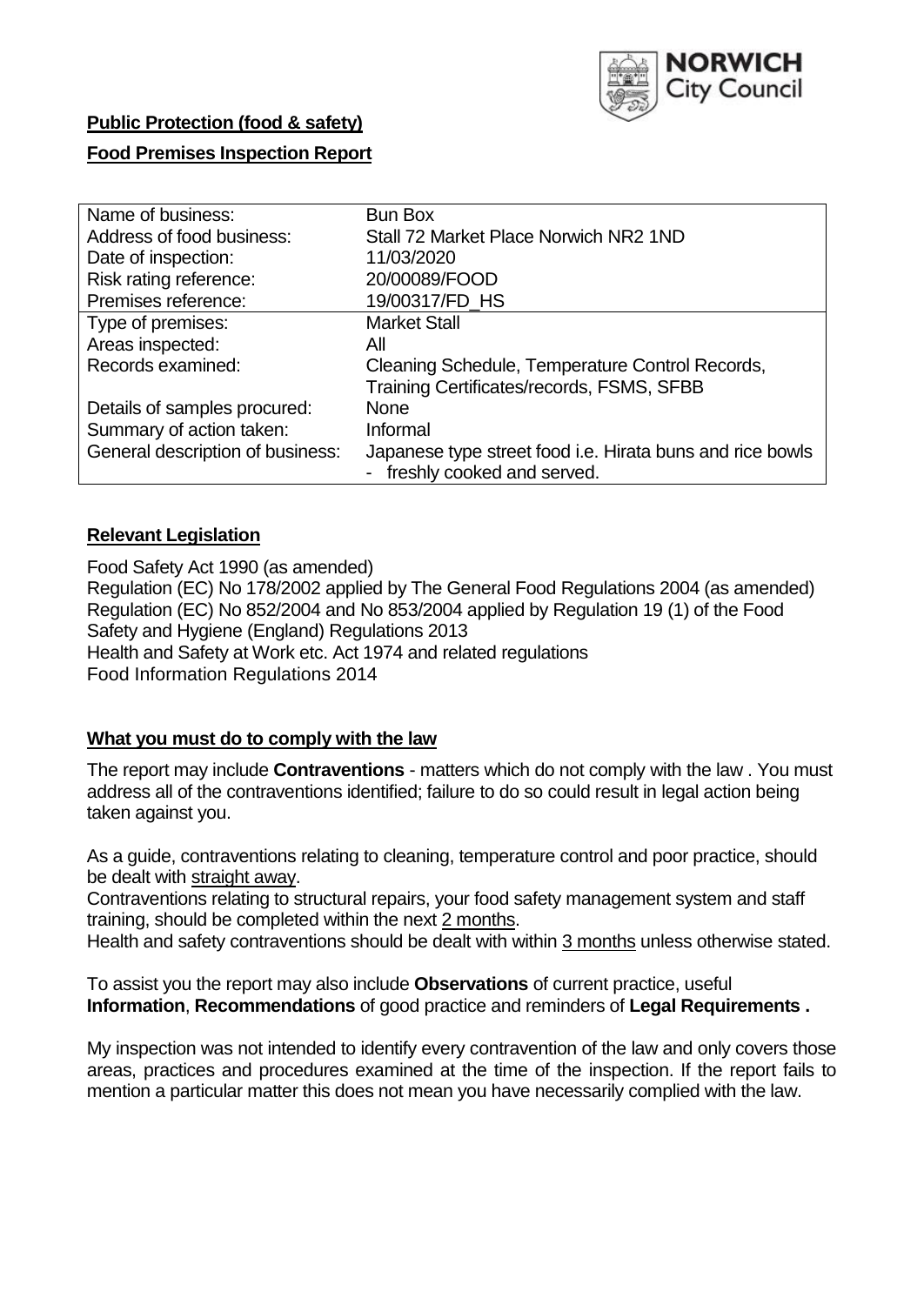## **FOOD SAFETY**

### **How we calculate your Food Hygiene Rating:**

The food safety section has been divided into the three areas which you are scored against for the hygiene rating: 1. food hygiene and safety procedures, 2. structural requirements and 3. confidence in management/control procedures. Each section begins with a summary of what was observed and the score you have been given. Details of how these scores combine to produce your overall food hygiene rating are shown in the table.

| <b>Compliance Area</b>                     |          |                  |           | <b>You Score</b> |                |    |           |    |                |  |  |
|--------------------------------------------|----------|------------------|-----------|------------------|----------------|----|-----------|----|----------------|--|--|
| Food Hygiene and Safety                    |          |                  |           | 0                | 5              | 10 | 15        | 20 | 25             |  |  |
| <b>Structure and Cleaning</b>              |          |                  | $\bf{0}$  | 5                | 10             | 15 | 20        | 25 |                |  |  |
| Confidence in management & control systems |          |                  | $\bf{0}$  | 5                | 10             | 15 | 20        | 30 |                |  |  |
|                                            |          |                  |           |                  |                |    |           |    |                |  |  |
| <b>Your Total score</b>                    | $0 - 15$ | 20               | $25 - 30$ |                  | $35 - 40$      |    | $45 - 50$ |    | > 50           |  |  |
| <b>Your Worst score</b>                    | 5        | 10 <sup>10</sup> | 10        |                  | 15             |    | 20        |    | $\blacksquare$ |  |  |
|                                            |          |                  |           |                  |                |    |           |    |                |  |  |
| <b>Your Rating is</b>                      | 5        | 4                | 3         |                  | $\overline{2}$ |    |           |    | $\Omega$       |  |  |

Your Food Hygiene Rating is 5 - a very good standard



## **1. Food Hygiene and Safety**

Food hygiene standards are high. You demonstrated a very good standard of compliance with legal requirements. You have safe food handling practices and procedures and all the necessary control measures to prevent cross-contamination are in place. Some minor contraventions require your attention. **(Score 5)**

## Contamination risks

**Recommendation** Outdoor clothing to be stored outside of the kitchen area or in a closed container.

#### Hand-washing

**Observation I** was pleased to see hand washing was well managed.

#### Personal Hygiene

**Observation** I was pleased to see that standards of personal hygiene were high. e.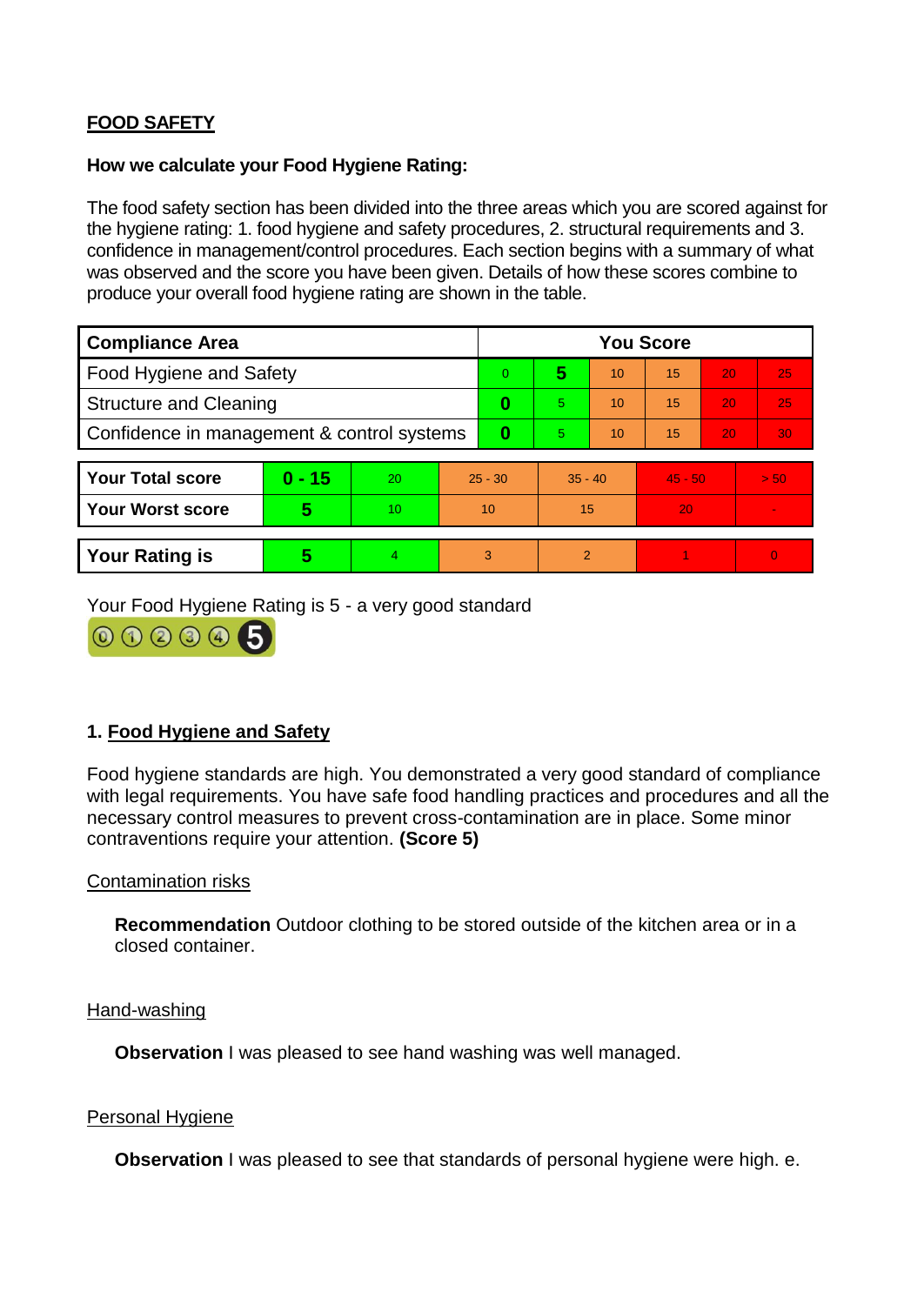### Temperature Control

**Observation I** was pleased to see you were able to limit bacterial growth and/or survival by applying appropriate temperature controls at points critical to food safety and that you were monitoring temperatures.

#### Unfit food

**Information** Rice is cooked daily and any not used at the end of the day is disposed of.

## **2. Structure and Cleaning**

The structure facilities and standard of cleaning and maintenance are all excellent and you demonstrated full compliance with the law. There is evidence of effective pest control and procedures are in place to rectify any problems as they arise. There is good provision for waste disposal. **(Score 0)**

#### Cleaning of Structure

**Observation** The kitchen had been well maintained and the standard of cleaning was exceptionally high.

## Cleaning of Equipment and Food Contact Surfaces

**Observation** You had dedicated equipment for the preparation of raw and ready-to-eat foods.

**Recommendation** Colour coded chopping boards need to be stored in a manner that allows air to circulate around them.. i.e. in a rack.

#### Cleaning Chemicals / Materials / Equipment and Methods

**Observation** I was pleased to see that the premises was kept clean and that your cleaning materials, methods and equipment were able to minimise the spread of harmful bacteria between surfaces.

#### **Maintenance**

**Observation** I was pleased to see the kitchen had recently been refurbished.

**Observation** You are maintaining the premises in good condition.